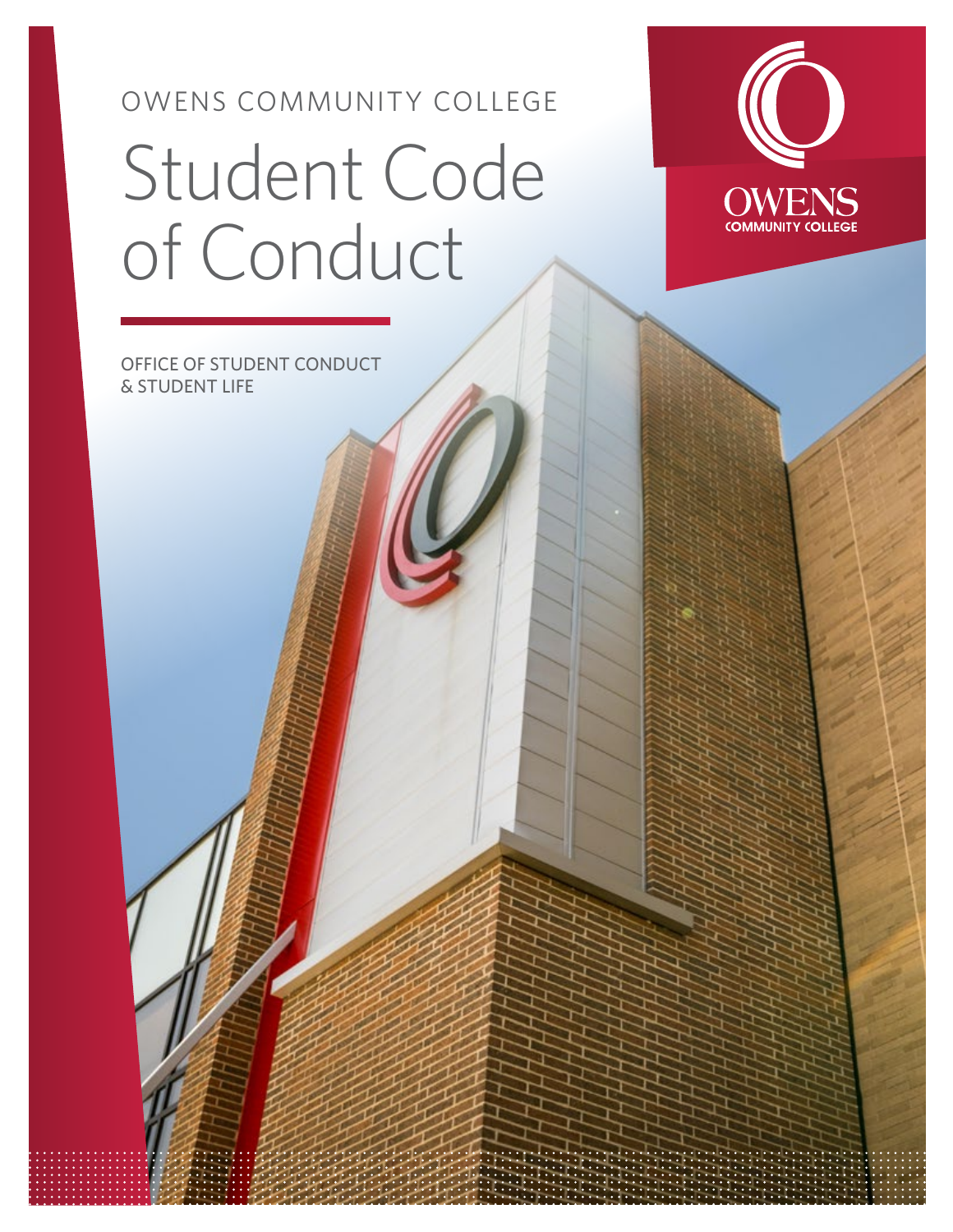# Table of Contents

| Article I.          |    |
|---------------------|----|
| Article II.         |    |
| <b>Article III.</b> |    |
| <b>Article IV.</b>  |    |
| Article V.          |    |
|                     |    |
|                     |    |
|                     | 8  |
|                     | 9  |
| Article X.          | 9  |
| Article XI.         | 10 |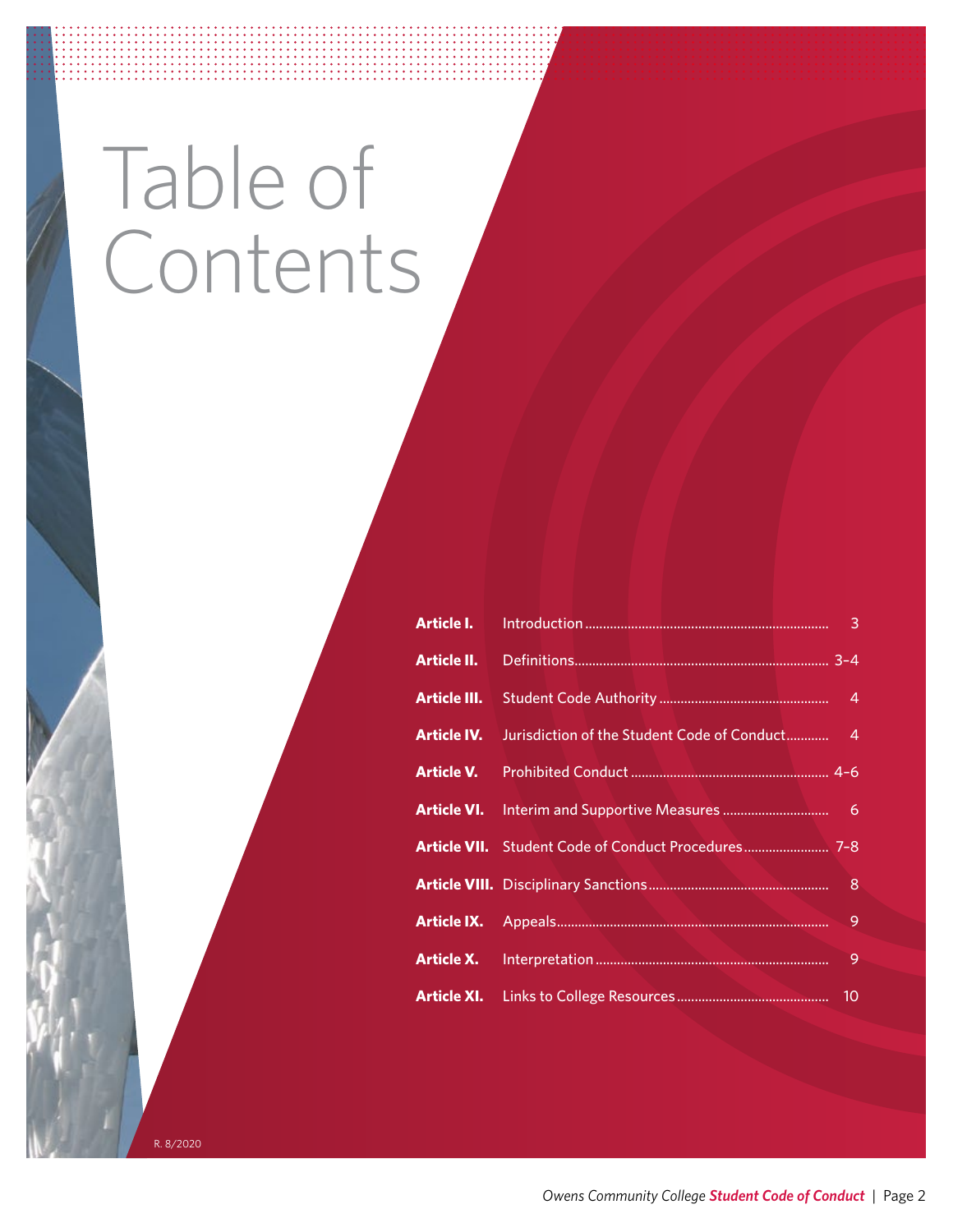#### **Article I: Introduction**

Owens Community College is committed to the academic achievement, growth and development of its students, and the wellness and safety of the members of its community. In addition, the College is committed to preserving peace, maintaining a civil and respectful academic atmosphere, supporting a moral and just climate, and protecting its property and that of its community members. The College, therefore, has established this Student Code of Conduct to communicate its expectations of students as positive members of the College community and to ensure a fair process for determining responsibility and appropriate sanctions when a student's behavior may have deviated from these expectations. The student conduct process in this Student Code of Conduct aims to facilitate an understanding of the balance between individual and College rights.

Owens Community College strongly opposes and will not tolerate harassment or discrimination on the basis of age, color, disability, national origin, race, religion, sex, sexual orientation, gender identity, military status, or veteran status in any educational programs, activities or employment. For questions about equal opportunity and non-discrimination or to report discrimination or harassment, please contact the Department of Human Resources at (567) 661-7292.

#### **Article II: Definitions**

#### When used in the Student Code of Conduct:

The terms *Owens* or *College* means Owens Community College including the Toledo-area and Findlay-area campuses, Downtown Learning Center, extension locations, and any other premises or online environments owned, leased, managed or operated by the College.

The term *student* includes all persons taking courses at or through Owens Community College. This includes students, either full-time or part-time, who are pursuing a degree or certificate or who are non-matriculating. It further includes persons:

- a. Who withdraw after allegedly violating the Student Code of Conduct;
- b. Who are not officially enrolled for a particular term but who have a continuing relationship with the College;
- c. Who have been accepted for admission.

The term *academic misconduct* is defined as an action, attempted or performed, which misrepresents one's involvement in an academic task in any way, or permits another student to misrepresent the latter's involvement in an academic task by assisting in the misrepresentation. For a complete description of acts of academic misconduct, please refer to the College's [Academic Misconduct Procedures](https://cdn.owens.edu/trustees/procedures/proc3358-11-2-55.pdf).

The term *appeal body* means any person(s) authorized by the Student Conduct Administrator to consider an appeal of a conduct board's determination as to whether a student has violated the Student Code of Conduct and/or the sanction(s) imposed.

The term *business day* means any day, Monday through Friday, that the College is open for normal business.

The term *College official* includes any person employed by the College and any person serving the college in an official capacity, which may include faculty, staff, etc.

The term *College premises* includes all land, buildings, facilities, shuttles, and other property in the possession of or owned, used, or controlled by the College (including adjacent streets and sidewalks).

The term *consent* means voluntary, mutual, explicit agreement.

The term *disciplinary hold* means a hold placed on a student's academic record, which prevents registration (dropping and adding courses).

The term *health* means the physical or mental well-being of any person.

The term *Incident Report* is an official report of an accusation of alleged misconduct submitted through the Incident Reporting Form at [https://cm.maxient.com/reportingform.php?OwensCC.](https://cm.maxient.com/reportingform.php?OwensCC)

The term *knowing* means conduct one undertake with reasonable awareness.

The term *member of the College community* includes any person who is a student, any College official, any person employed by the College, or any person serving the College in an official capacity.

The term *policy* means the written rules and regulations of the College as found in, but not limited to, the Student Code of Conduct, the College catalog and web pages, Board of Trustees policies and procedures, and academic program handbooks.

The term *preponderance of evidence* represents the standard of proof governing the student conduct system and means that "more likely than not," a violation of the Student Code of Conduct has occurred.

The term *reckless* means conduct one should reasonably be expected to know would create a substantial risk of harm to person or property, or which would otherwise be likely to result in interference with normal College or College-sponsored activities.

The term *complainant* means any person or group who submits a charge alleging that a student violated the Student Code of Conduct, or the individual directly impacted by the respondent's alleged violation.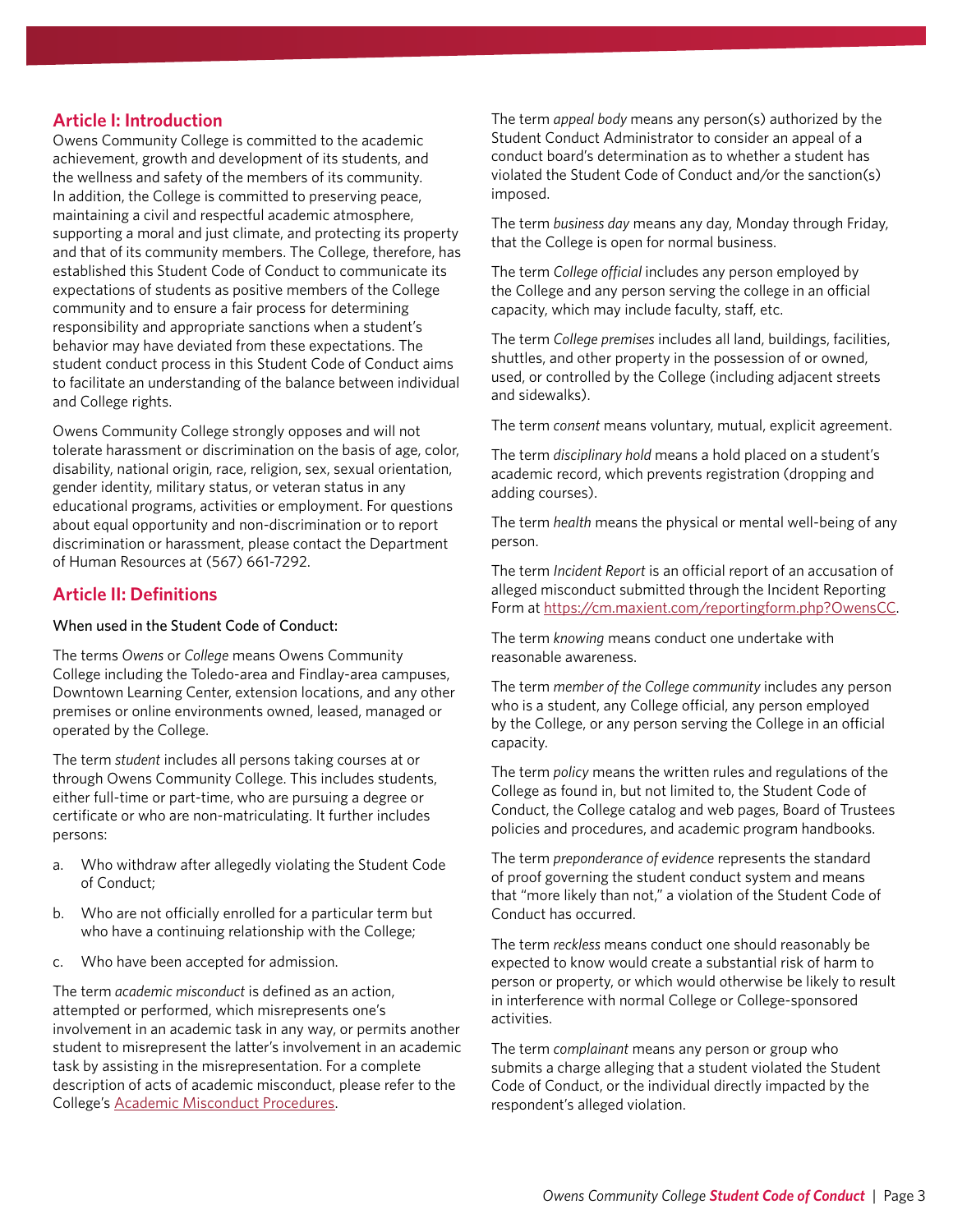The term *respondent* means the individual alleged to have violated this Student Code of Conduct.

The term *sanction* means a disciplinary consequence for a violation of the Student Code of Conduct.

The *Student Conduct Administrator* is the person designated by the College President to be responsible for the administration of the Student Code of Conduct.

The term *Student Conduct Board* means a group of College faculty and staff authorized by the Student Conduct Administrator to determine whether a student has violated the Student Code of Conduct and to recommend sanctions that may be imposed when a violation(s) has been committed.

The term *advisor* means anyone assisting or supporting a person in the student conduct process.

### **Article III: Student Code Authority**

The Student Conduct Administrator shall develop policies for the administration of the student conduct system and procedural rules of student conduct proceedings that are consistent with provisions of the Student Code of Conduct. The Student Conduct Administrator shall determine the composition of student conduct boards and appeal bodies for each matter.

### **Article IV: Jurisdiction of the Student Code of Conduct**

The College reserves the right to take any necessary and appropriate steps to protect the safety and well-being of the College community. The Student Code of Conduct applies to conduct of students that occurs on College premises or at any location where a course is being provided by the College. The Code also applies to conduct of students that occurs in the following contexts:

- Online or via telephone or electronic means (online classes, texting, Internet, Social Media, etc.);
- At academic course requirement sites (internships, clinicals, field trips, experiential learning activities, etc.);
- At College-sponsored events (sporting events, travel on behalf of the College, community service trips, etc.);
- While utilizing the College's computing or network services.

The Student Code of Conduct may also be applied off-campus when it is determined that the conduct has a substantial effect on the Owens Community College community. A substantial effect includes, but is not limited to, the following:

- An allegation, arrest, charge or conviction of a criminal offense as defined by Ohio law;
- Any situation where the student presents a danger or threat to the health and safety ofself or others;
- Any situation that significantly impinges upon the rights, property, or achievements of self or others, or significantly breaches the peace and/orcauses social disorder; and/or
- Any situation that is detrimental to the educational interests of Owens Community College.

Students are subject to city, state, and federal law while at the College, and violations of those laws may also constitute violations of the Student Code of Conduct. The College may independently proceed with the student conduct process while criminal/civil proceedings are in progress. In addition, the College will not be influenced based upon the grounds that criminal charges connected with the same incident are pending, have been dismissed, reduced, resolved in favor of or against the criminal law defendant, or withdrawn.

Each student shall be responsible for their conduct from the time they apply for admission through the actual awarding of a degree.This includes conduct discovered after completion of degree requirements and shall apply to a student's conduct even if the student subsequently withdraws from the College or is no longer in classes.

Visitors and guests of the College may also initiate complaints for violations of the Student Code of Conduct committed against them.

# **Article V: Prohibited Conduct**

Students are required to engage in responsible social and civil conduct. Although not exclusive, the following actions, activities, behaviors, or attempts are expressly prohibited:

- 1. Acts of dishonesty, including but not limited to the following:
	- a. Cheating, plagiarism, or other forms of academic dishonesty as described in the **Academic Misconduct** [Procedures;](https://www.owens.edu/trustees/procedures/proc3358-11-2-55.pdf)
	- b. Knowingly furnishing or possessing false, falsified or forged materials, documents, accounts, records, identification or financial instruments;
	- c. Having false or misleading information furnished to the College through a third party on behalf of the student; and/or
	- d. Forging, altering, or misusing any College document, record, or instrument of identification.
- 2. Disorderly or disruptive conduct violent, abusive, indecent, unreasonably loud, or otherwise disorderly conduct (e.g., causes alarm, concern, or nuisance) that interferes with College activities, College officials, or with the legitimate activities of any member of the College community.
- 3. Sexual misconduct and/or sexual assault such conduct as defined in applicable federal, state or municipal law, or sexual harassment in violation of College's Anti-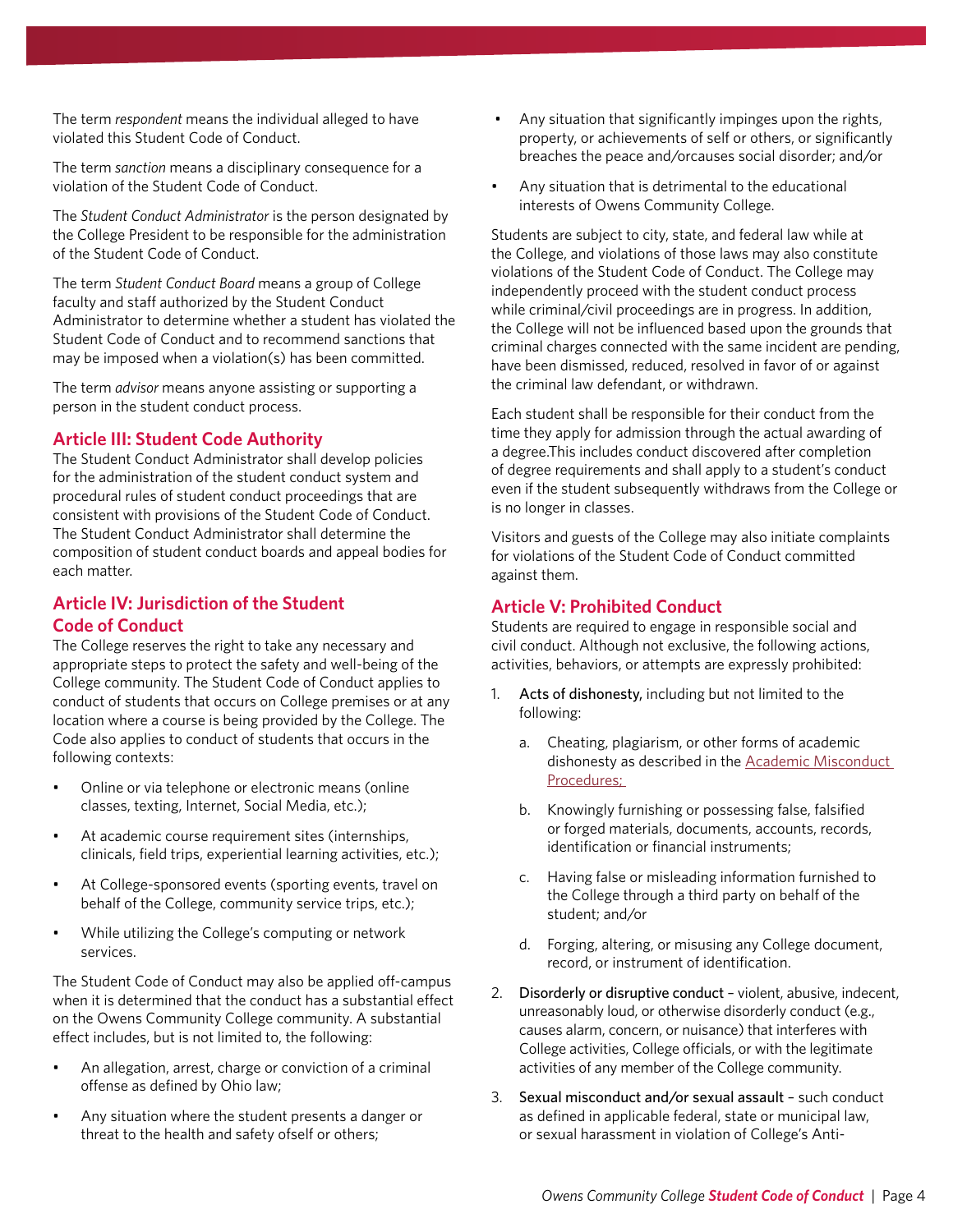discrimination and Harassment [Policy](https://cdn.owens.edu/trustees/board_policies/11-4-17.pdf) and [Procedures](https://cdn.owens.edu/trustees/procedures/proc3358-11-4-17.pdf) and/or the [Title IX/Sexual Misconduct Procedures and](https://cdn.owens.edu/trustees/procedures/proc3358-11-4-17-titleIX.pdf)  [Guidelines.](https://cdn.owens.edu/trustees/procedures/proc3358-11-4-17-titleIX.pdf) Sexual misconduct refers to physical contact or other non- physical conduct of a sexual nature in the absence of clear, knowing and voluntary consent. This includes sex-based violence and sexual harassment.

- Consent must be voluntary.
- An individual cannot consent who is:
	- Substantially impaired by any drug or intoxicant; or
	- ° Compelled by force, or threat of force, or deception; or
	- ° Unaware that the act is being committed; or
	- ° Whose ability to consent is impaired because of a mental or physical condition; or
	- ° Coerced by supervisory or disciplinary authority.
- Consent may be withdrawn at any time.
- Prior sexual activity or relationship does not, in and of itself, constitute consent.
- An individual must be of legal age to give consent, as defined by the State of Ohio.
- 4. Domestic Violence violence committed by a current or former spouse or intimate partner of the victim; a person with whom the victim shares a child in common; a person who is cohabitating with or has cohabitated with the victim as a spouse or intimate partner; a person similar in situation to a spouse of the victim; any person against an adult or youth who is protected from that person's act under laws where the violence occurred; or as described in the [Title IX/Sexual Misconduct Procedures and Guidelines.](https://cdn.owens.edu/trustees/procedures/proc3358-11-4-17-titleIX.pdf)
- 5. Dating Violence violence committed by a person who is or has been in a social relationship of a romantic or intimate nature with the victim, or as described in the [Title](https://cdn.owens.edu/trustees/procedures/proc3358-11-4-17-titleIX.pdf)  [IX/Sexual Misconduct Procedures and Guidelines](https://cdn.owens.edu/trustees/procedures/proc3358-11-4-17-titleIX.pdf).
- 6. Harassing behavior any severe or pervasive verbal, written, or electronic communication or action that causes a reasonable person to feel emotionally or mentally distressed or frightened. Harassment also includes communication or action that creates an intimidating, hostile, offensive learning or working environment or as described in the College's [Anti-discrimination and](https://cdn.owens.edu/trustees/board_policies/11-4-17.pdf)  [Harassment Policy.](https://cdn.owens.edu/trustees/board_policies/11-4-17.pdf)
- 7. Discriminatory behavior any behavior that is directed at a person because of their age, color, disability, national origin, race, religion, sex, sexual orientation, gender identity, military status, or veteran status that creates an intimidating, hostile, offensive learning or working environment, or as described in the College's[Anti](https://cdn.owens.edu/trustees/board_policies/11-4-17.pdf)[discrimination and Harassment Policy.](https://cdn.owens.edu/trustees/board_policies/11-4-17.pdf)
- 8. Stalking engaging in an intentional pattern of unwanted conduct directed at another person that threatens or endangers the safety, physical or mental health, or life or property of that person, or creates a reasonable fear of such a threat or action and includes cyber stalking, which is defined as any type of stalking by any electronicforum.
- 9. Intimidation threatening to cause harm or behaving so as to cause reasonable fear of such harm though actions or communications.
- 10. Endangering behavior intentionally, knowingly or recklessly causing or attempting to cause physical harm to any person; behaviors that put self or others at risk of harm
- 11. Theft attempted or actual theft of property of the College or property of a member of the College community or other personal or public property.
- 12. Destruction of Property attempted or actual destruction, defacing, tampering with, materially altering or otherwise damaging property not one's own; and/or creating a condition that endangers or threatens property not one's own.
- 13. Trespassing/Unauthorized Entry unauthorized entry or providing another person unauthorized access to College premises, buildings, offices, information systems; unauthorized possession, duplication or use of keys for any College premises; or continued occupation of any College premises after being requested to leave by any College official.
- 14. Hazing behavior or attempted behavior, regardless of intent, that endangers the mental or physical health of a student as a condition to initiation, admission into, or continued membership in any group or organization. For example, behavior that is degrading, causes embarrassment or ridicule, or results in destruction of property.
- 15. Reasonable Request failure to comply with a reasonable request from College officials or law enforcement officers acting in performance of their duties and/or failure to identify oneself to these persons when requested to do so.
- 16. Violation of any Federal, State, or Local Laws and College Rules – an act or omission that constitutes a violation of federal, state or local laws and College policy, which is not otherwise covered in this Code.
- 17. Controlled Substances–use, possession, manufacturing, or distribution of narcotics, or other controlled substances, and/or related paraphernalia except as expressly permitted by law or any violation of the College's Drug-Free School [and Alcohol Prevention Policy.](https://cdn.owens.edu/trustees/board_policies/11-3-01.pdf)
- 18. Alcohol use, possession, manufacturing, or distribution of alcoholic beverages (except as expressly permitted by College regulations), public intoxication, or any violation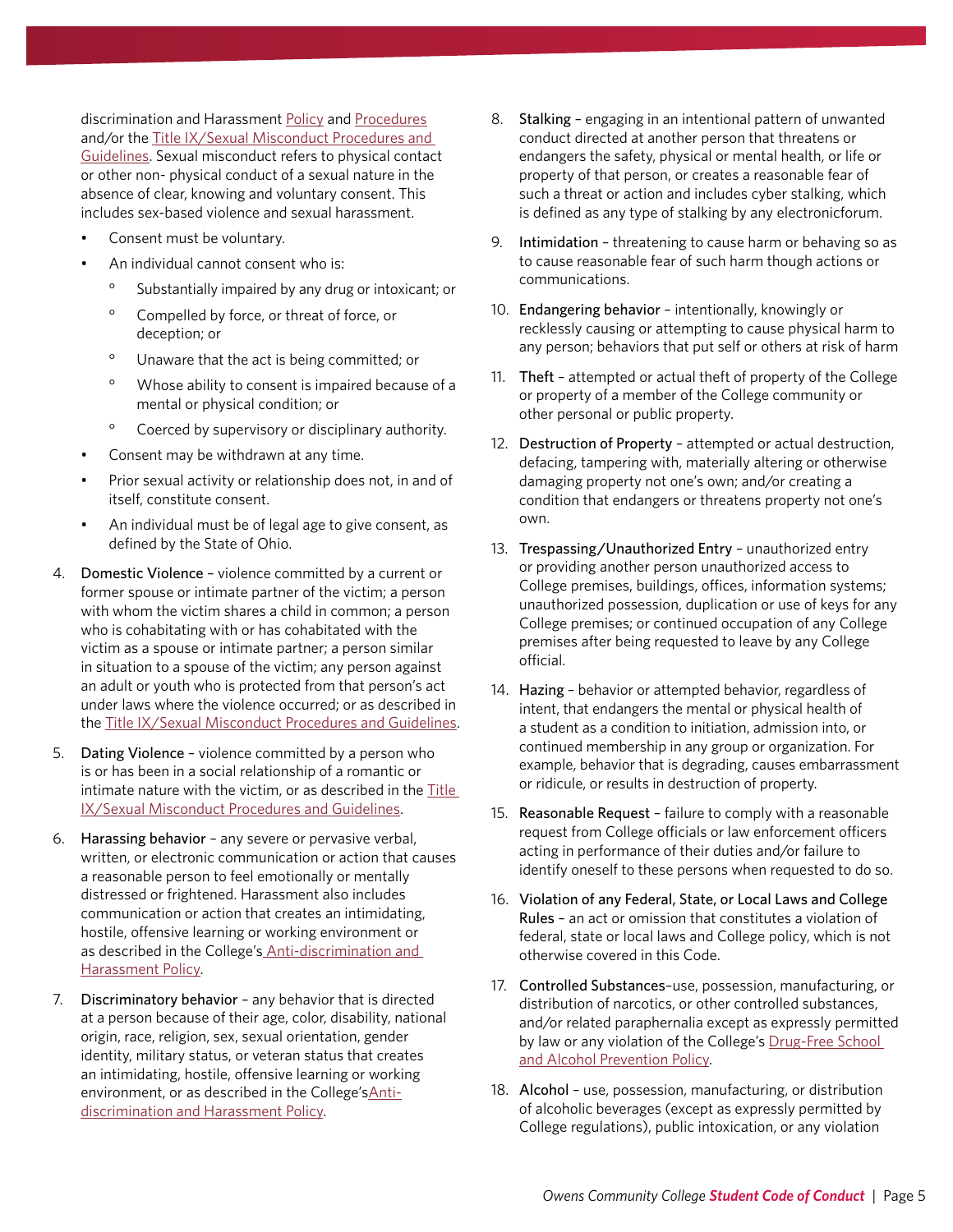of the College's Drug-Free School and Alcohol Prevention [Policy.](https://cdn.owens.edu/trustees/board_policies/11-3-01.pdf) Alcoholic beverages may not, in any circumstance, be used by, possessed by, or distributed to any person under twenty- one (21) years of age.

- 19. Weapons illegal or unauthorized possession or use of firearms, explosives, other weapons, or dangerous chemicals on College premises or use of any such item.
- 20. Fire/explosive devices any action that causes or attempts to cause a fire or explosion (including bomb threats), false reporting of a fire; tampering of safety devices; and/or the failure to leave a College building during a fire alarm.
- 21. Gambling illegal gambling or wagering.
- 22. Smoking any violation of the College's Smoke Free and [Tobacco Free Policy](https://cdn.owens.edu/trustees/board_policies/11-4-22.pdf).
- 23. Retaliation a student shall not retaliate against any member of the College community who files an incident report or who brings forward a complaint or concern.
- 24. Theft or other abuse of computer facilities and resources, including but not limited to:
	- a. Unauthorized entry into a file to use, read, or change the contents or for any other purpose;
	- b. Use of another individual's identification and/or password;
	- c. Use of computing facilities and resources to interfere with the work of another student, faculty member or College official;
	- d. Use of computing facilities to send or view obscene images or content, or to send abusive, insulting, or profane messages;
	- e. Use of computing facilities and resources to interfere with normal operation of the College computing and/ or email systems;
	- f. Use of computing facilities and resources in violation of copyright laws; and/or
	- g. Any violation of the [College's Responsible Computing](https://cdn.owens.edu/trustees/board_policies/11-4-10.pdf) Policy.
- 25. Abuse of the student conduct system, including but not limited to:
	- a. Falsification or intentional distortion or misrepresentation of information when reporting an incident or before the Student Conduct Administrator and/or a student conduct board;
	- b. Disruption or interference with the orderly process of a student conduct investigation or student conduct board proceeding;
- c. Attempting to discourage an individual's proper participation in, or use of, the student conduct system;
- d. Attempting to influence the impartiality of the Student Conduct Administrator and/or a member of a student conduct board prior to, and/or during the course of, the student conduct process;
- e. Harassment(verbalorphysical)and/orintimidation ofthe Student Conduct Administrator and/or a member of student conduct board prior to, during, and/or after a student conduct process;
- f. Failure to comply with the sanction(s) imposed under the Student Code of Conduct; and/or
- g. Influencing or attempting to influence another person to commit an abuse of the student conduct system.

#### **Article VI: Interim and Supportive Measures**

When there is evidence that the continued presence of a person on the College premises may pose a threat to any person or may substantially impede the functions of the College, the Student Conduct Administrator may impose interim measures for a period of time pending action taken under this Student Code of Conduct. Interim measures may include but are not limited to suspension; separation from a class or classes; restriction of access to College programs, services, or facilities; or barring the student from the campus.

- For interim measures related to Title IX allegation, please refer to Section (E) "Emergency Removals" of the College's Title IX/Sexual Misconduct Procedures and Guidelines.
- When appropriate, such as in instances involving alleged violations of Owens' Title IX/Sexual Misconduct Procedures and Guidelines, supportive measures are available to the complainant and respondent. These may include, but are not limited to:
	- Referral to counseling, medical, and/or other health services
	- Referral to community-based service providers
	- Providing campus security escorts
	- Implementing contact restrictions between parties
	- Academic support, extensions, or other course- or program-related adjustments
- A student will be notified of an interim measure by phone and/or in writing and the measure will take effect immediately. The interim measure will remain in effect until all student conduct proceedings have been completed. Every effort will be made to schedule the student conduct hearing as soon as possible.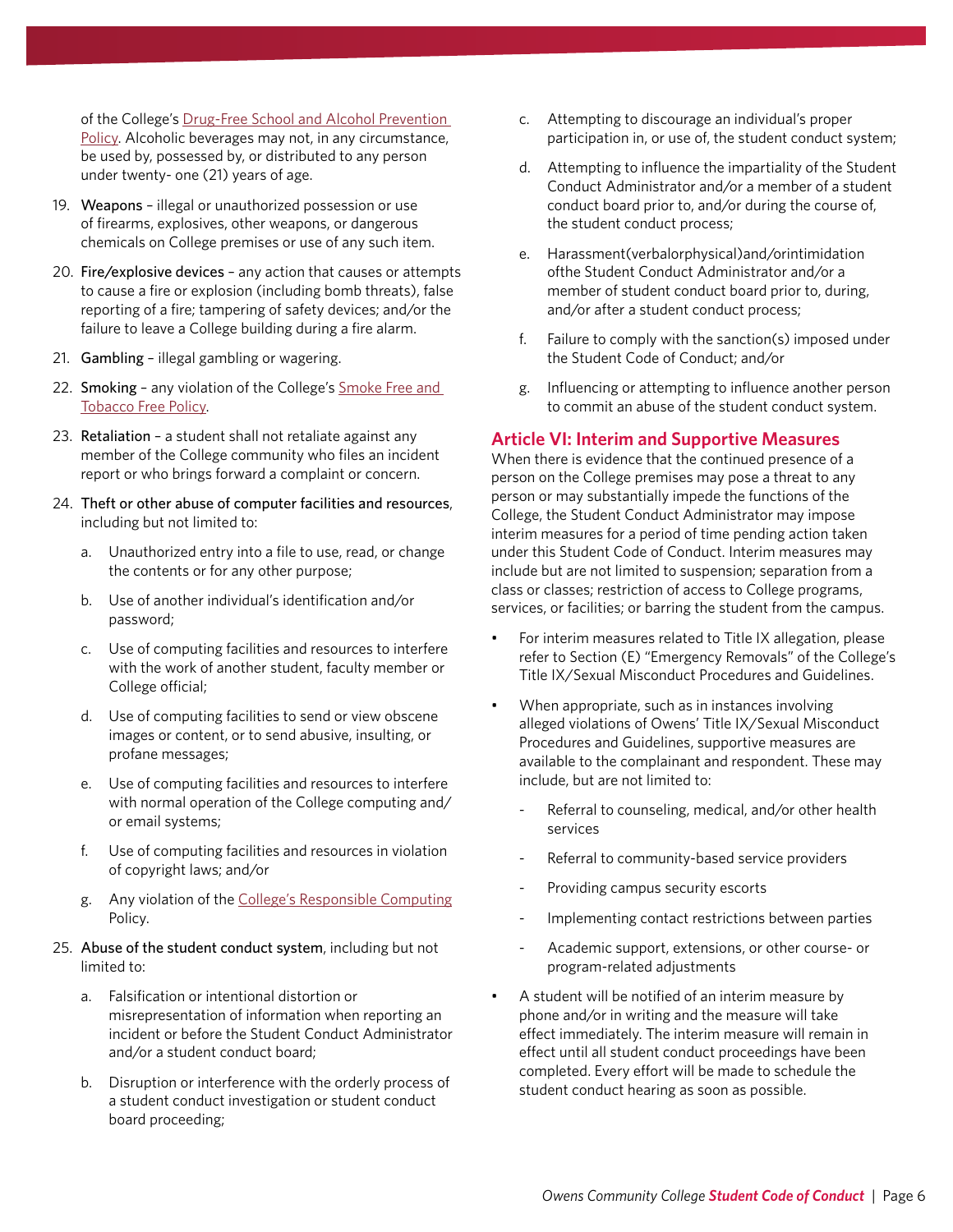- The interim measure does not replace the regular student conduct process, which shall proceed on the normal schedule, up to and through a student conduct board hearing.
- An interim suspension may not be appealed.

College officials may contact the Department of Public Safety when a student is believed to be engaging in conduct in their class/office that may violate the Student Code of Conduct to ask for them to be removed for the remainder of the class period/meeting. If the Department of Public Safety believes that a student is engaging in misconduct while on College premises which violates the Student Code of Conduct the student may (1) be temporarily dismissed from campus until meeting with the Student Conduct Administrator, or (2) be issued a warning for such behavior and be required to meet with the Student Conduct Administrator. Failure to comply with a dismissal from campus may result in arrest and charges of criminal trespass being filed.

#### **Article VII: Student Code of Conduct Procedures**

Any member of the College community may submit a report regarding inappropriate or concerning student behavior. An account of the behavior or incident shall be prepared in writing and submitted through the electronic Incident Reporting Form via the Owens web-site. Reports may be submitted at any time after an incident has occurred but should be submitted as soon as possible after the event takes place, preferably within 24 hours of occurrence.

Students who are registered with the Disability Resource Center are entitled to reasonable accommodations for all stages of the student conduct process. If possible, requests for accommodations should be made to the Student Conduct Administrator at the beginning of the process.

*\*\* For student Code of Conduct Procedures related to Title IX allegations, please refer to Sections (M), (N), (O),and (P) of the College's Title IX/Sexual Misconduct Procedures and Guidelines.*

#### Procedures:

- 1. Once a report has been received, a prompt, fair, and impartial investigation will take place to determine if a policy violation(s) of the Student Code of Conduct has allegedly occurred. All investigations will be conducted and/or coordinated by the Student Conduct Administrator. Investigations may involve reviewing the respondents prior conduct history, interviewing witness(es), interviewing the complainant, interviewing the respondent, and/ or requesting more information from the complainant, respondent, and/or witness(es).
- 2. If it has been determined that a policy violation may have occurred, the Student Conduct Administrator will present the alleged violations of the Student Code of Conduct to the respondent in written form (Owens email account and/or permanent address on file) and/or by phone and include a time for a meeting with the Student Conduct Administrator or notification to schedule a meeting to discuss the Incident

Report. All requests for meetings must be responded to within 24 hours of receipt of the written notification.

- 3. If a respondent, with notice, does not appear to a scheduled meeting and/or does not respond to the request for a meeting, the information in support of charges shall be presented and/or considered even if the respondent is not present or a Disciplinary Hold may be placed on the student's account until the student conduct process is complete.
- 4. Upon resolution, the Student Conduct Administrator will present the alleged policy violation determination and sanction(s) (if applicable) to the respondent in writing.

#### Informal Mutual Resolution:

Allegations of violations of the Student Code of Conduct may be resolved informally by mutual consent on a basis that is determined acceptable by the Student Conduct Administrator. During this resolution process, the respondent and the Student Conduct Administrator will discuss and agree upon the violations and sanction(s) (if applicable). The resolution shall be final and there shall be no subsequent proceedings (including appeals).

#### Student Conduct Board Hearing:

If the respondent has an existing student conduct record, a resolution could not be reached between therespondent and the Student Conduct Administrator, the alleged violation(s) are serious in nature, or the violation(s) involve allegations of the College's [Title IX/Sexual Misconduct Procedures](https://cdn.owens.edu/trustees/procedures/proc3358-11-4-17-titleIX.pdf), a student conduct board hearing may occur in place of an informal mutual resolution. The Student Conduct Board is comprised of College officials from various offices/departments.

- 1. A student conduct board hearing will occur within fifteen (15) business days after the student has been notified in writing of the hearing.
- 2. Maximum time limits for scheduling of student conduct board hearings may be extended at the discretion of the Student Conduct Administrator.
- 3. Student conduct board hearings shall be conducted according to the following guidelines:
	- a. If a respondent fails to appear for a scheduled conduct hearing, the hearing will move forward and a sanction imposed (if applicable). The Student Conduct Board will consider the facts presented when making their decision. The student's absence will not be a factor in the determination. The Student Conduct Board Chair will notify the student of the decision in writing. In cases where credibility is an issue, such as when it is one party's word versus the other's with no other evidentiary information, if the complainant and/or witness(es) fail to appear, their statements/testimony will not be used and/or the hearing process may be postponed or ended.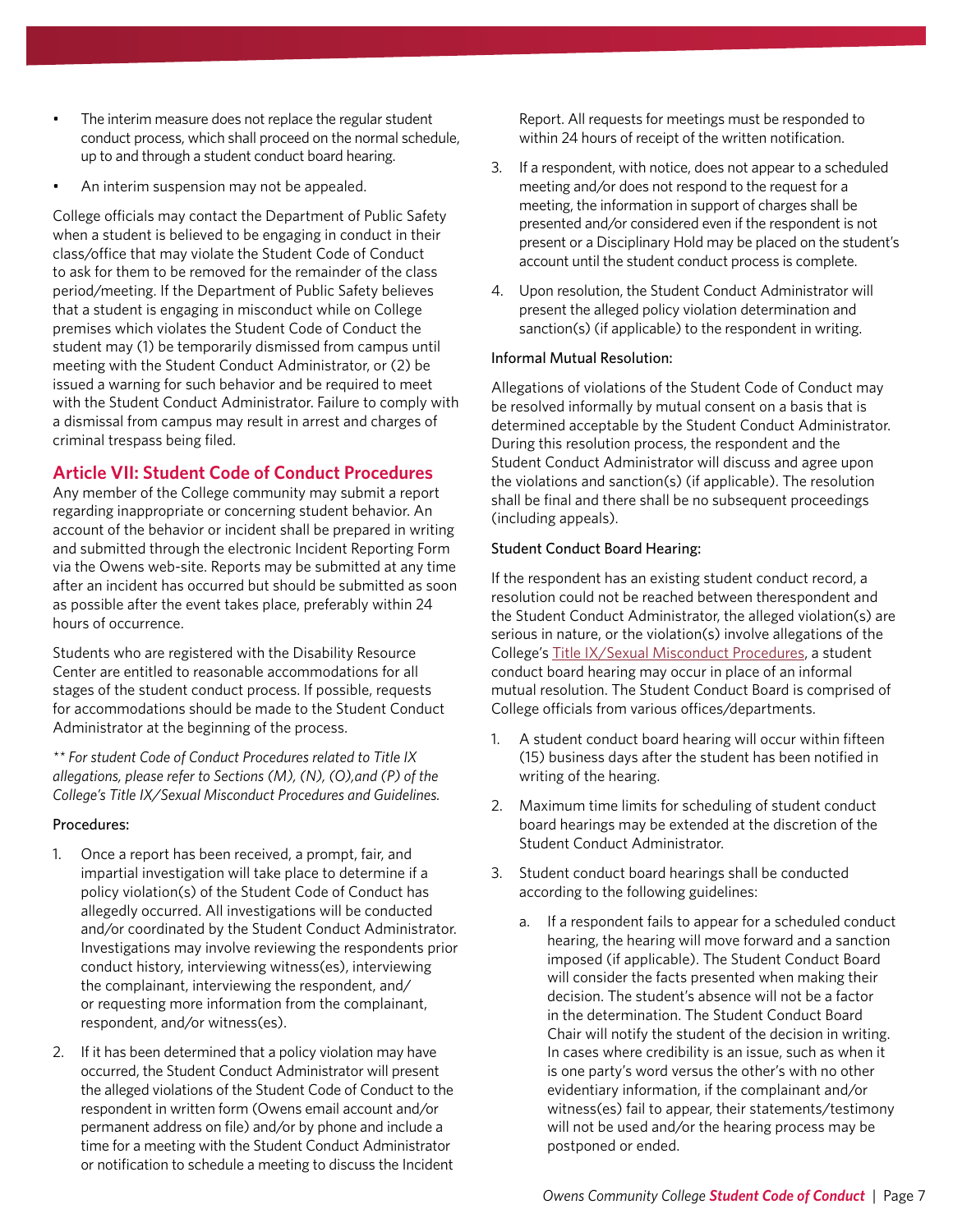- b. Student conduct board hearings shall be conducted in private.
- c. The complainant and the respondent have the right to be assisted by an advisor of their choosing. The advisor may be a member of the College community or external to the College community. The complainant and/or the respondent is responsible for presenting their own information and, therefore, advisors are not permitted to speak or to participate directly in any student conduct hearing. Advisors may not serve as witnesses.
- d. The respondent and their advisor, if any, shall be allowed to attend the entire portion of the student conduct board hearing during which information is presented (excluding deliberations). Admission of any other person(s) to the student conduct board hearing shall be at the discretion of the Hearing Board Chair.
- e. The respondent, the complainant (if applicable), and the Student Conduct Administrator may arrange for witnesses to present pertinent information to the student conduct board. If reasonably possible, the College will attempt to arrange the attendance of possible witnesses who are members of the College community and who are identified by the complainant and/or respondent at least two business days prior to the student conduct board hearing. Witnesses will provide information to and answer questions from the student conduct board. Questions for witnesses may be suggested by the respondent and/or complainant to the Hearing Board Chair, rather than to the witness(es) directly. The Hearing Board Chair will then pose the questions to witnesses if deemed appropriate.

*NOTE: This method is used to preserve the educational tone of the hearing and to avoid creation of an adversarial environment.*

- Pertinent records, exhibits, and written statements may be accepted as information for consideration by the student conduct board at the discretion of the Hearing Board Chair
- All procedural questions are subject to the final decision of the Hearing Board Chair.
- Formal rules of process or procedure, and/or technical rules of evidence, such as are applied in criminal or civil court, are not used in Student Code of Conduct proceedings.
- f. After the portion of the student conduct board hearing concludes in which all pertinent information has been presented, the student conduct board shall determine (by majority vote) whether the respondent is responsible for each violation of the Student Code of Conduct for which they have been charged. The

student conduct board's determination shall be made on the basis of whether it is more likely than not (i.e., preponderance of evidence) the respondent violated the Student Code of Conduct.

- g. If the student conduct board determines that the respondent has violated the Student Code of Conduct, it will recommend sanctions to the Student Conduct Administrator.
- 4. There shall be a single verbatim record, such as an audio recording, of all student conduct board hearings (not including deliberations).

The record shall be the property of the College. No other recording devices shall be permitted.

5. During the hearing, the student conduct board may accommodate concerns for the personal safety or wellbeing, and/or fears of confrontation of thecomplainant, respondent, and/or witnesses by providing separate facilities, by using a visual screen, and/or by permitting participation via videophone, closed circuit television, video conferencing, or other visual synchronous means, as determined appropriate in the sole judgment of the Student Conduct Administrator.

### **Article VIII: Disciplinary Sanctions**

- 1. The following sanctions may be imposed upon any studentafter being found responsible for violating the Student Code of Conduct:
	- a. Conversation A conversation with the student regarding the violation and steps to prevent a violation from occurring again.
	- b. Warning A notice in writing to the student that the student is violating or has violated institutional regulations.
	- c. Probation A written reprimand for violation of specified regulations. Probation is for a designated period of time and includes the probability of progressively more severe disciplinary sanctions if the student is found to violate any institutional regulation(s) during or after the probationary period.
	- d. Loss of Privileges Denial of specified privileges for a designated period of time.
	- e. Restitution Compensations for loss, damage, or injury. This may take the form of appropriate service and/or monetary or material replacement.
	- f. Discretionary Sanctions Work assignments, essays, service to the College, or other related discretionary assignments.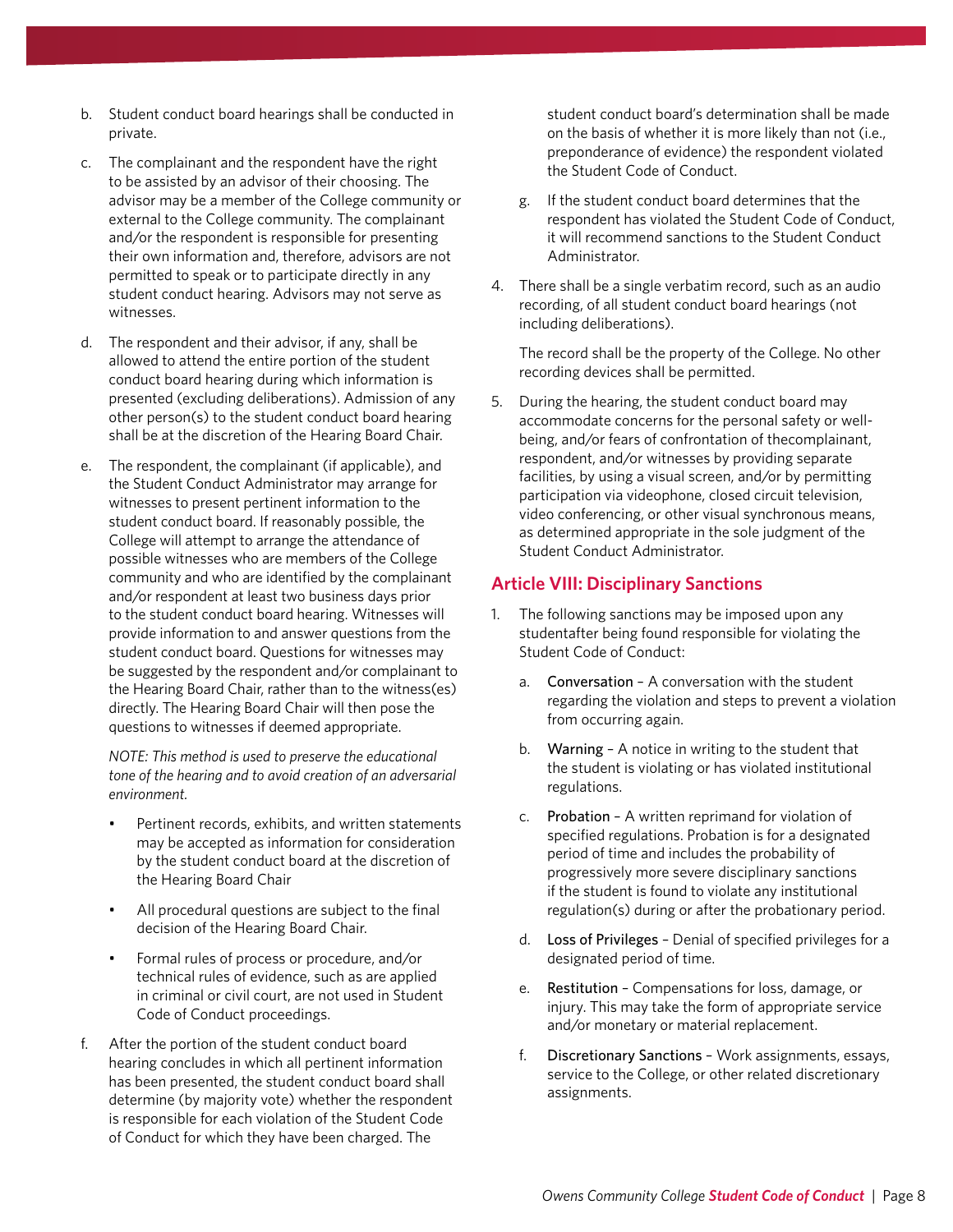- g. College Suspension Separation of the student from the College for a definite period of time, after which the student is eligible to return. Conditions for readmission may be specified.
	- Following a suspension, students may request, in writing, re-admission to Owens Community College. The written request must be submitted to the Director of Student Conduct and Student Life. To be eligible for re-admission, all sanctions and conditions related to the suspension must be completed. After the written request is received, a committee will review the request and meet with the student. As a condition of re-admission, a readmission plan may be made. The student will be notified of the decision in writing.
- h. College Expulsion Permanent separation of the student from the College.
- i. Revocation of Admission and/or Degree Admission to or a degree awarded from the College may be revoked for fraud, misrepresentation, or other violations of College standards in obtaining the degree, or for other serious violations committed by a student prior to graduation.
- j. Withholding Degree The College may withhold awarding a degree otherwise earned until the completion of the process set forth in this Student Code of Conduct, including the completion of all sanctions imposed, if any.
- k. Academic Misconduct Sanctions see [Academic](https://cdn.owens.edu/trustees/procedures/proc3358-11-2-55.pdf)  [Misconduct Procedures](https://cdn.owens.edu/trustees/procedures/proc3358-11-2-55.pdf)
- 2. More than one of the sanctions listed above may be imposed for any single violation.
- 3. Only disciplinary sanction resulting from academic misconduct or involving expulsion from the College or revocation or withholding of a degree, shall be made part of the student's permanent academic record. All student conduct sanctions, shall become part of the student's disciplinary record.
- 4. A Disciplinary Hold may be placed on a student account pending the completion or end date of a sanction.

# **Article IX: Appeals**

1. A decision reached by the Student Conduct Administrator or a Student Conduct Board Hearing or a sanction imposed may be appealed by the respondent or complainant (in cases of Sexual Misconduct, Sexual Harassment, Domestic Violence, Dating Violence, Endangering Behavior or Stalking). *NOTE: Informal mutual resolutions cannot be appealed.*

For information regarding appeals related Title IX findings, please refer to section (T) of the College's Title IX/Sexual Misconduct Procedures and Guidelines.

- 2. The appeal must be made, in writing, to the appeal body, through the Office of Student Life, within seven (7) business days of the announcement of findings/sanctions and specifically describe the grounds on which the appeal is being sought.
- 3. An appeal may be sought on the followinggrounds:
	- On a claim of error in the hearing procedure that substantially affected the decision;
	- On a claim of new evidence or information material to the case that was not known at the time of the hearing and which reasonably could have affected the decision of the hearing body.
- 4. Except as required to explain the basis of new information, an appeal shall be limited to a review of the verbatim record of the student conduct procedure and supporting documents for one or more of the following purposes:
	- a. To determine whether the student conduct procedure was conducted fairly in light of the charges and information presented, and in conformity with prescribed procedures giving the complainant a reasonable opportunity to prepare and to present information that the Student Code of Conduct was violated, and giving the respondent a reasonable opportunity to prepare and to present a response to those allegations. Deviations from designated procedures will not be a basis for sustaining an appeal unless significant prejudice results.
	- b. To consider new information, sufficient to alter a decision or other relevant facts not brought out in the original procedure, because such information and/or facts were not known to the student appealing at the time of the original student conduct proceeding.
- 5. The appeal body has the authority to dismiss an appeal not sought on proper grounds. If the appeal body determines that the asserted grounds for appeal are valid, the appeal body may uphold or dismiss the sanctions
- 6. The decision of the appeal body is final and binding upon all involved.
- 7. Informal mutual resolutions reached between the Student Conduct Administrator and the involved party(s) may not be appealed.

# **Article X: Interpretation and Revision**

- A. Any question of interpretation or application of the Student Code of Conduct shall be referred to the Student Conduct Administrator for final determination.
- B. The Student Code of Conduct shall be reviewed every two (2) years under the direction of the Student Conduct Administrator.